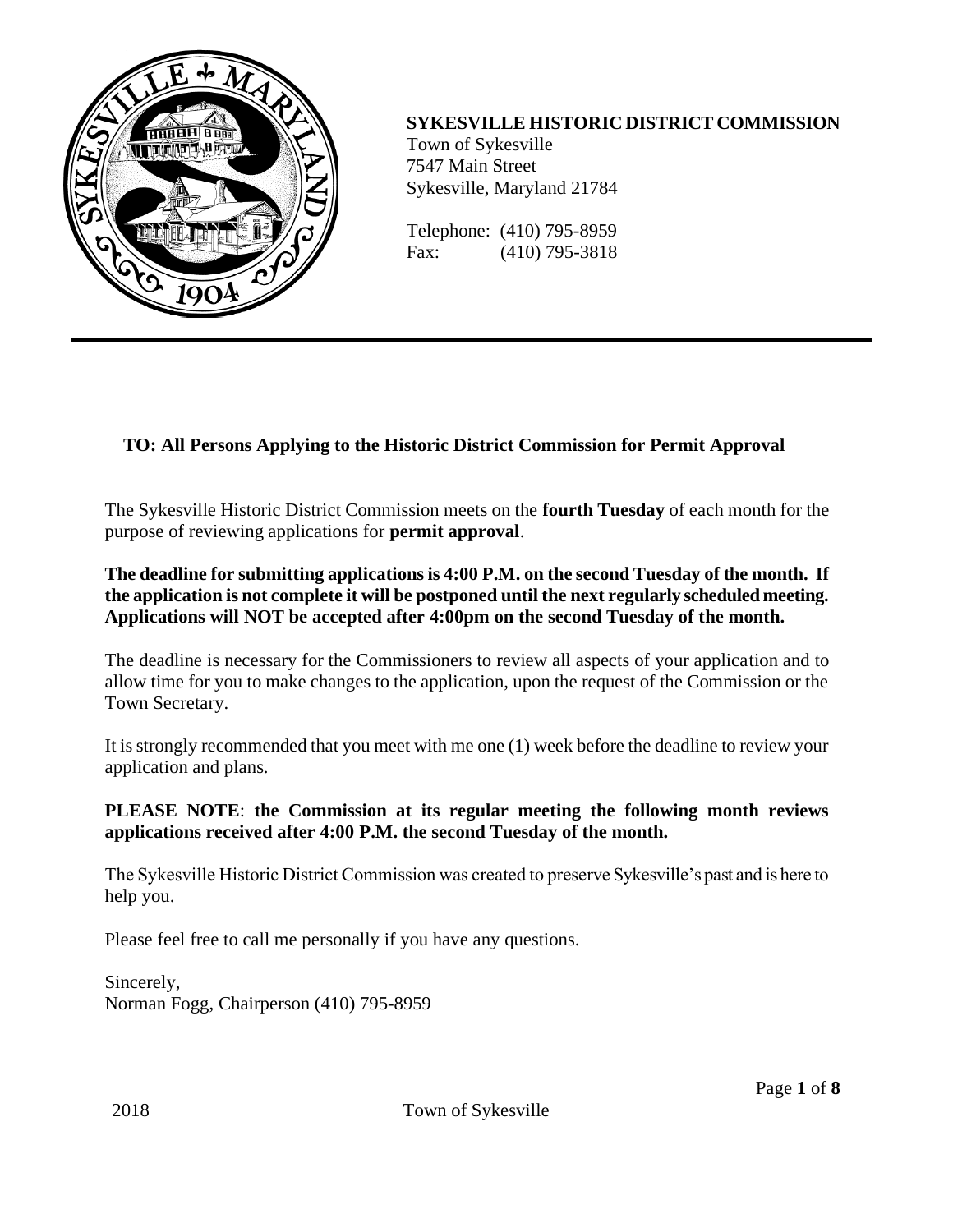### **MEMORANDUM**

**TO:** Persons Desiring To Make Alterations to and/or Construct in the Town of Sykesville Historic District

 Attached is information and/or items that you will need to complete prior to any work being done within the Town of Sykesville Historic District.

## **REVIEW PROCESS:**

- 1. Submit **fully completed** and executed permit applications, along with any drawings or photographs that may be necessary, to the Town Zoning Administrators Office in the Sykesville Town House by **4 P.M. on the second Tuesday of the month for hearing by the Historic District Commission the same month.**
- 2. The Historic District Commission meets at 7:00 P.M. on the fourth Tuesday of each month, or as scheduled by the Commission at the Sykesville Town House, 7547 Main Street.
- 3. For more information, please contact the Town Zoning Administrator at 795-6390.

## **APPLICATIONS:**

- 1. Application For Certificate of Approval
- 2. Sign Application- Both application for certificate of Approval and sign application must be submitted if applying for a sign.

A \$15.00 non-refundable fee must accompany each and every application for residential properties in the Historic District.

A \$25.00 non-refundable fee must accompany each and every application for commercial properties in the Historic District

A \$50.00 non-refundable fee will be charged for work in progress without a permit.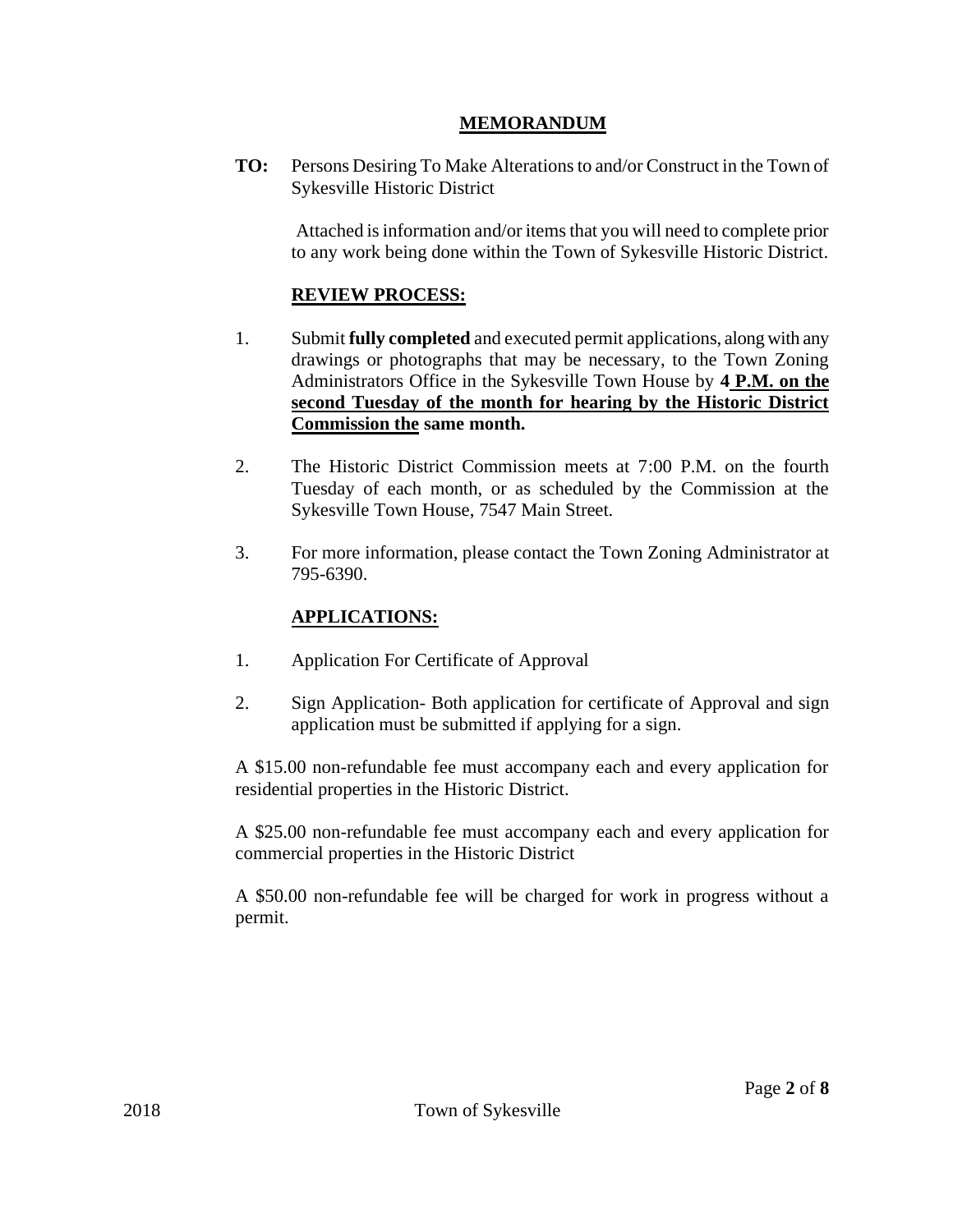# **CODES:**

- 1. Chapter 93-Historic Districts
- 2. Chapter 180-89. Signs

# **GUIDELINES:**

- 1. Guidelines for Alterations and Construction<br>2. Signs
- Signs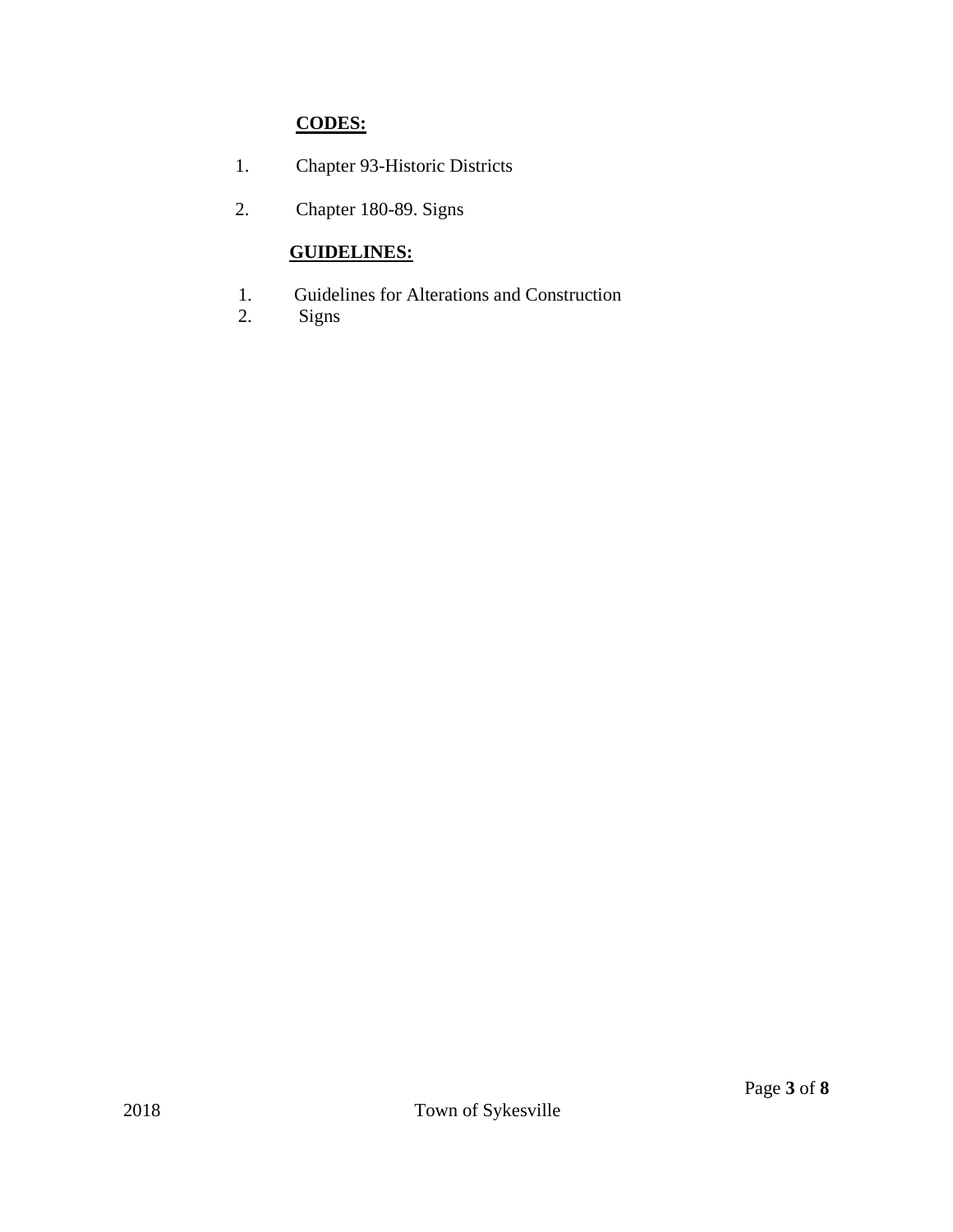# **Sykesville Historic District Commission**

## **APPLICATION FOR CERTIFICATE OF APPROVAL**

| TO: The Town of Sykesville<br><b>Historic District Commission</b><br>7547 Main Street<br>Sykesville, Maryland 21784 |  |
|---------------------------------------------------------------------------------------------------------------------|--|
|                                                                                                                     |  |
|                                                                                                                     |  |
|                                                                                                                     |  |
|                                                                                                                     |  |
| 3. SEND NOTICES TO (include name, complete address, and telephone number):                                          |  |
| a. Owner                                                                                                            |  |
|                                                                                                                     |  |
|                                                                                                                     |  |
| FOR OFFICIAL USE ONLY                                                                                               |  |
|                                                                                                                     |  |
|                                                                                                                     |  |
| Date received: ____________ Received by: ___________ Fee Paid: ____________ Date Paid: ____________                 |  |
| MEETING DATE: $\_\_\_\_\_\_\_\_\$ Continued date (s): $\_\_\_\_\_\_\_\_\_\_\_\_\_\_\_\_\_\_\_\_\_\_\_\_\_$          |  |
|                                                                                                                     |  |
| ______ Approved                                                                                                     |  |
| _____ Approved, with conditions (see letter attached)                                                               |  |
| Disapproved (see letter attached)                                                                                   |  |
|                                                                                                                     |  |
|                                                                                                                     |  |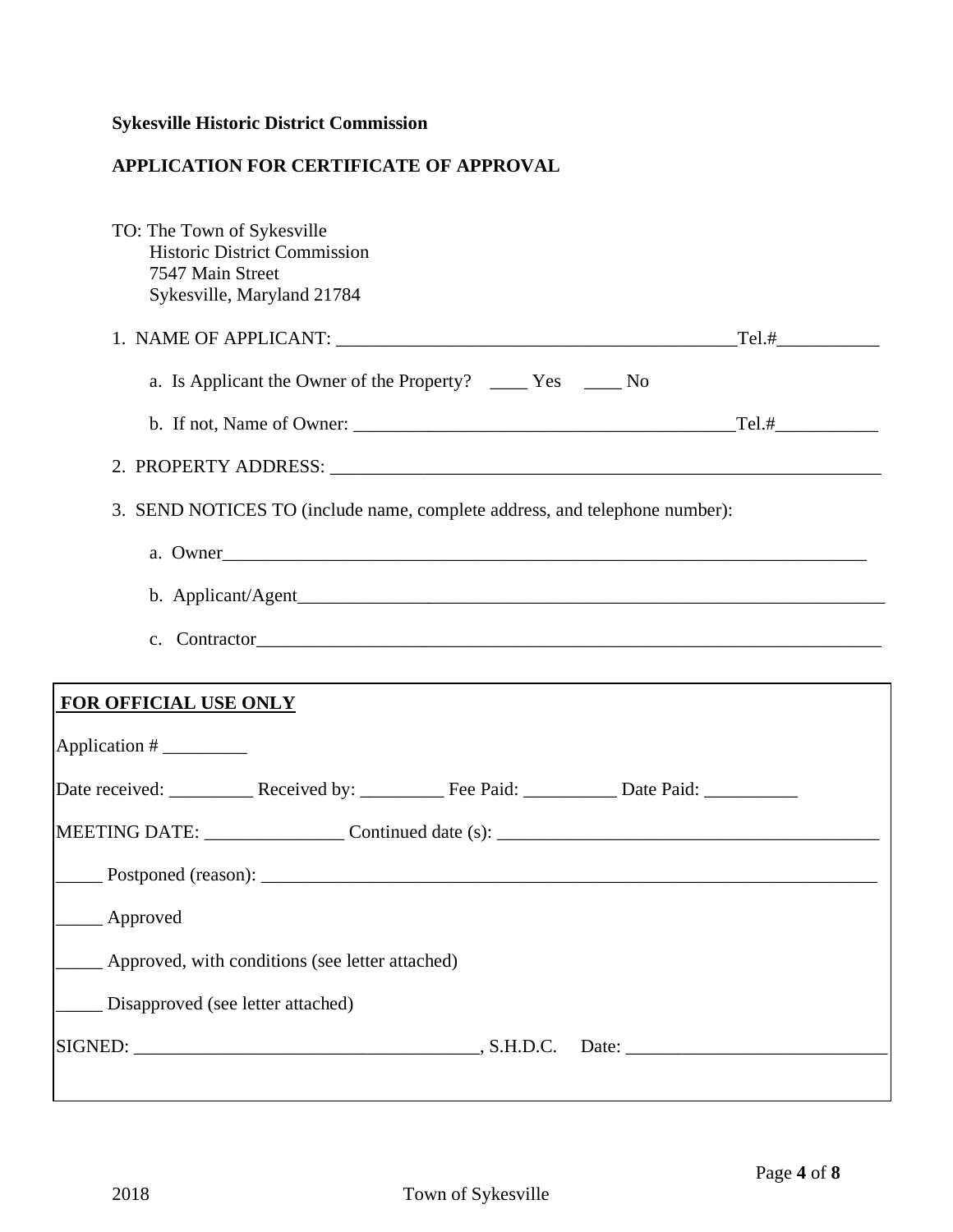#### **Sykesville Historic District Commission**

4. Application is made as outlined below, and with supporting material for a Certificate of Approval for: (describe in detail all work being performed.)

5. Check items requested:

- \_\_\_\_a. Minor alteration or repair
- \_\_\_\_b. Sign or graphic display (**PLEASE COMPLETE SIGN APPLICATION)**
- \_\_\_\_c. Renovation and/or major addition. \* see additional information \*
- \_\_\_\_d. New building project. \*see additional information\*
- \_\_\_\_e. Fencing, wall, or permanent landscape alteration/addition
- \_\_\_\_f. Other (please specify):\_\_\_\_\_\_\_\_\_\_\_\_\_\_\_\_\_\_\_\_\_\_\_\_\_\_\_\_\_\_\_\_\_\_\_\_\_\_\_\_\_\_\_\_\_\_\_\_\_\_\_\_\_

#### 6. **All requests for review or approval shall be accompanied by the following submissions:**

- a. Building permit application
- b. Location map, indicating property location
- c. Current photograph of property and/or current photographs of item(s) to be considered.
- d. Site plan of property drawn to scale, indicating location of items to be considered.
- e. Sample(s) of manufacturer's literature indicating material, color, texture, and/or scale of items proposed
- f. Literature regarding installation or proposed methods of installation, if applicable.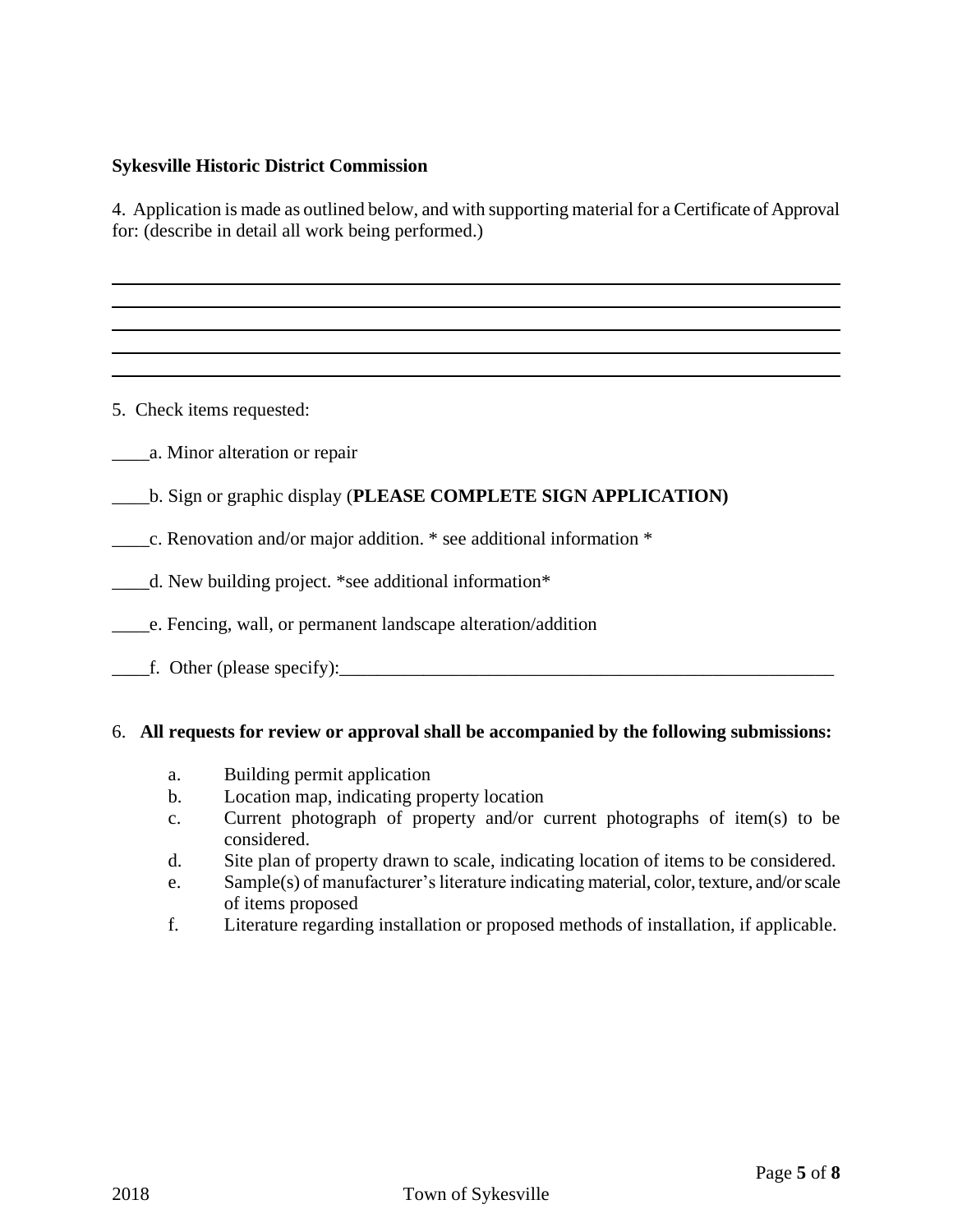#### **Sykesville Historic District Commission**

#### **\*Additional information as follows:**

\_\_\_\_\_\_\_\_\_\_\_\_\_\_\_\_\_\_\_\_\_\_\_\_\_\_\_\_\_\_\_\_\_\_\_\_\_\_\_\_\_\_\_\_\_

\_\_\_\_\_\_\_\_\_\_\_\_\_\_\_\_\_\_\_\_\_\_\_\_\_\_\_\_\_\_\_\_\_\_\_\_\_\_\_\_\_\_\_\_\_

\_\_\_\_\_\_\_\_\_\_\_\_\_\_\_\_\_\_\_\_\_\_\_\_\_\_\_\_\_\_\_\_\_\_\_\_\_\_\_\_\_\_\_\_\_

\_\_\_\_\_\_\_\_\_\_\_\_\_\_\_\_\_\_\_\_\_\_\_\_\_\_\_\_\_\_\_\_\_\_\_\_\_\_\_\_\_\_\_\_\_

*Renovation and or major addition-*scale drawing indicating size, type, and extent of work *New building project-*scale drawings not less then 1/8" to a foot, of all elevation, a colored rendering, and/or a model to scale capable of indicating all items requiring exterior review. *Demolition* - letters and/or reports, including structural conditions, reports (when required) providing need for removal, and plans indicating how space will be treated following removal. If the space is to be improved, a separate accompanying application for such improvements must be attached.

All applications must be accompanied by **supporting materials** as may be required for the Commission to properly evaluate the proposed changes. The Commission may require additional information. **ALL ITEMS NOTED IN NUMBER 6 ABOVE MUST BE SUPPLIED BEFORE AN APPLICATION CAN BE CONSIDERED.**

#### **Owners Certification**

I certify that I am the owner of the above referenced property and that I hereby make application for the Town of Sykesville Historic Commission approval of the above referenced changes and that all of the information provided above is correct and all work will be done in accordance with the Commissions approval. My agent or I will appear in support of this application at the Commission meeting on at the Sykesville Town House, 7547 Main Street, Sykesville, Maryland.

Print Name

Signature

#### **Agents Certification**

I certify that the above referenced owner has authorized me to act as his/her agent and to hereby make application for the Sykesville Historic District Commission approval of the above referenced changes on his/her behalf and that all of the information provided above is correct and all work will be done in accordance with the Commission's approval. I will appear in support of this application at the Commission meeting on at the Sykesville Town House, 7547 Main Street Sykesville, Maryland.

Print Name

Signature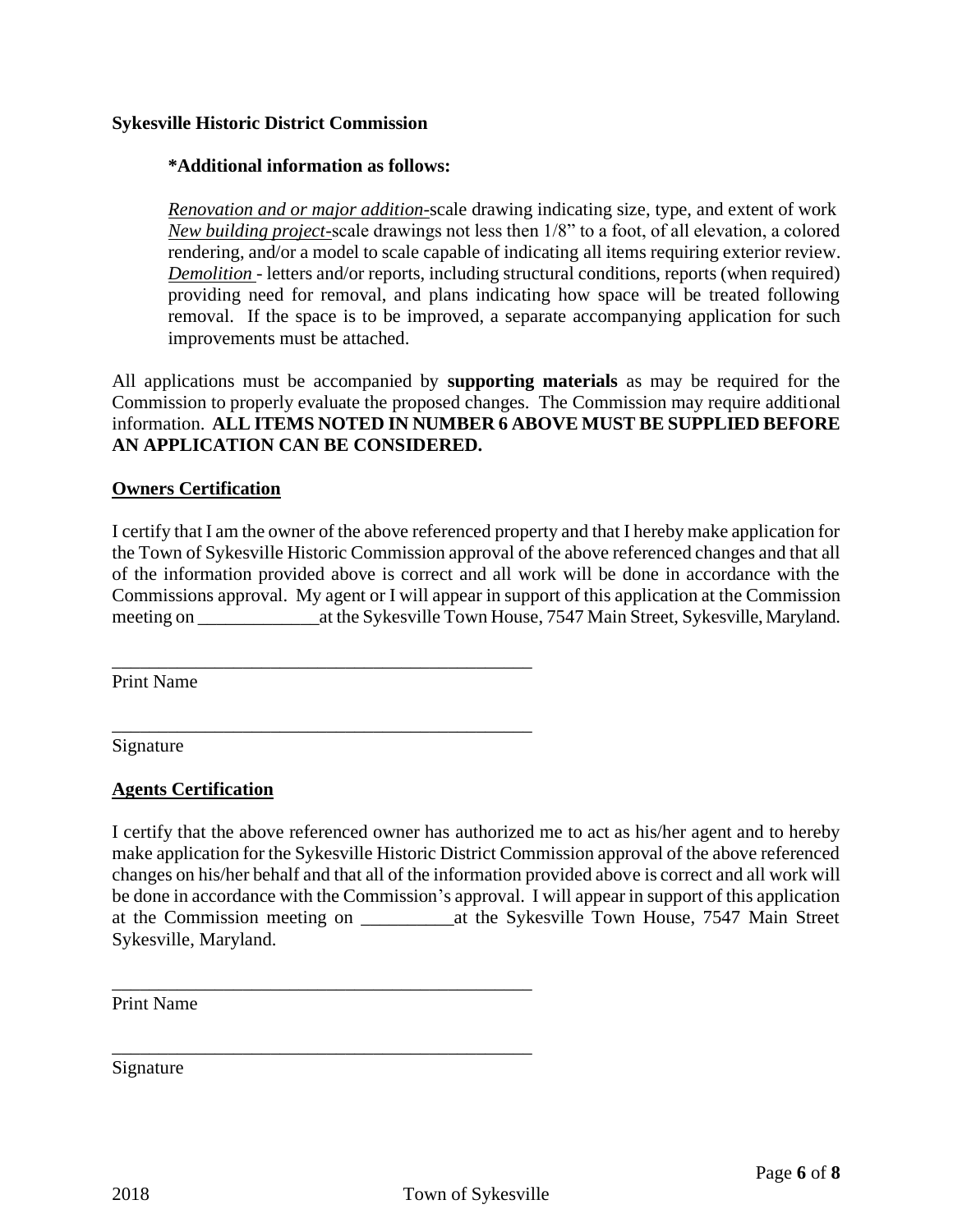#### **SYKESVILLE HISTORIC DISTRICT COMMISSION**

#### **SIGN APPLICATION**

TO: Town of Sykesville Historic District Commission 7547 Main Street Sykesville, Maryland 21784

Application is made as outlined below and with supporting material for a Certificate of Approval for a sign as described below.

| Applicant's Name                                                                                                                                                                                                                             |
|----------------------------------------------------------------------------------------------------------------------------------------------------------------------------------------------------------------------------------------------|
| Address and the contract of the contract of the contract of the contract of the contract of the contract of the contract of the contract of the contract of the contract of the contract of the contract of the contract of th               |
|                                                                                                                                                                                                                                              |
| Owners Name                                                                                                                                                                                                                                  |
| Address and the contract of the contract of the contract of the contract of the contract of the contract of the contract of the contract of the contract of the contract of the contract of the contract of the contract of th               |
|                                                                                                                                                                                                                                              |
|                                                                                                                                                                                                                                              |
|                                                                                                                                                                                                                                              |
| Describe Adjacent Structures                                                                                                                                                                                                                 |
| Describe Proposed Sign. Include in this description the size and shape, color(s), materials, lettering<br>style and size, location on the building or lot, means of illumination (if any) and any other significant<br>feature of this sign. |
|                                                                                                                                                                                                                                              |
|                                                                                                                                                                                                                                              |

Estimated Cost of Improvements\_\_\_\_\_\_\_\_\_\_\_\_\_\_